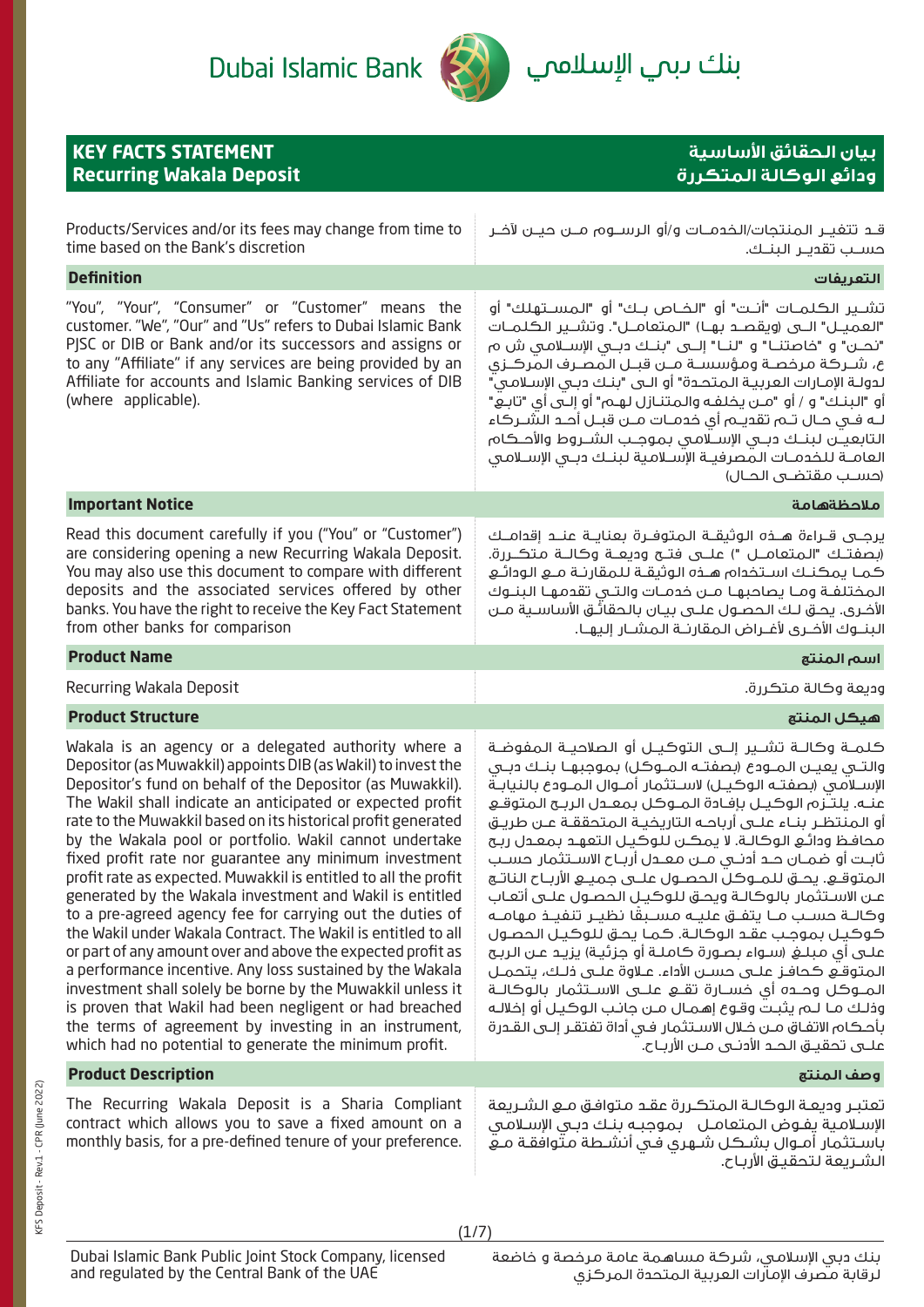

| <b>Deposit Operation</b>                                                                                                                                                                                                                                                                           |                                                          |                                                                                            |                         |                                                                                                                                                                                                                                                                                             | إدارة الوديعة                                                                                                                                                                                                                                                                    |
|----------------------------------------------------------------------------------------------------------------------------------------------------------------------------------------------------------------------------------------------------------------------------------------------------|----------------------------------------------------------|--------------------------------------------------------------------------------------------|-------------------------|---------------------------------------------------------------------------------------------------------------------------------------------------------------------------------------------------------------------------------------------------------------------------------------------|----------------------------------------------------------------------------------------------------------------------------------------------------------------------------------------------------------------------------------------------------------------------------------|
| Deposits can be opened for an individual (Single operation)<br>or for Multiple individuals (Joint operation)                                                                                                                                                                                       |                                                          | يمكـن فتح الـودائـع لغـرد واحـد (الإدارة الـفرديـة) أو لـعدة أشـخاص<br>(الإدارة المشتركة). |                         |                                                                                                                                                                                                                                                                                             |                                                                                                                                                                                                                                                                                  |
| <b>Requirements to open a Deposit</b>                                                                                                                                                                                                                                                              |                                                          |                                                                                            |                         |                                                                                                                                                                                                                                                                                             | متطلبات فتح الوديعة                                                                                                                                                                                                                                                              |
| <b>Existing Current or Savings account</b><br>Wakala application form<br>Standing Order setup form<br>Valid Emirates ID<br>Valid Passport<br>Valid Residence visa (For Expats)<br>$\bullet$<br>All documents provided must be valid for a period of at<br>least 30 days at the time of application |                                                          |                                                                                            |                         | وجود حساب جاري أو ادخارى.<br>• نموذج طلب الوكالة.<br>• نموذج إعداد طلب دائم<br>• بطاقة هوية إماراتية سارية المفعول<br>• جواز سفر سارى المفعول.<br>•     تأشيرة إقامة سارية المفعول (للمقيمين).<br>يجب أن تكـون جميـع المسـتندات المقدمـة صالحـة لمـدة 30<br>يوم علـى الأقـل مـن وقت الطلـب. |                                                                                                                                                                                                                                                                                  |
| <b>Cooling-off Period</b>                                                                                                                                                                                                                                                                          |                                                          |                                                                                            |                         |                                                                                                                                                                                                                                                                                             | فترة المراجعة                                                                                                                                                                                                                                                                    |
| There is no "Cooling-off" period available for this product                                                                                                                                                                                                                                        |                                                          |                                                                                            |                         |                                                                                                                                                                                                                                                                                             | خيار فترة (خيار المراجعة) غير متوفر لهذا المنتج.                                                                                                                                                                                                                                 |
| <b>Balance/Deposit requirement</b>                                                                                                                                                                                                                                                                 |                                                          |                                                                                            |                         |                                                                                                                                                                                                                                                                                             | متطلبات الرصيد / الإيداع                                                                                                                                                                                                                                                         |
| Minimum monthly contribution of AED 1,000                                                                                                                                                                                                                                                          |                                                          |                                                                                            |                         |                                                                                                                                                                                                                                                                                             | يبلغ الحد الأدنى للاكتتاب الشهرى 1,000 درهم إماراتى                                                                                                                                                                                                                              |
| <b>Eligibility</b>                                                                                                                                                                                                                                                                                 |                                                          |                                                                                            |                         |                                                                                                                                                                                                                                                                                             | الأهلية                                                                                                                                                                                                                                                                          |
| You may open a Recurring Wakala Deposit if you are a<br>UAE national or a legal resident/non-resident in the UAE,<br>according to the regulations and instructions of the Central<br>Bank.                                                                                                         |                                                          |                                                                                            |                         |                                                                                                                                                                                                                                                                                             | يكـــون مـــن حقــك فتـــح وديعـــة الـوكالـــة الـمتكـــررة إذا كـنــت<br>مواطــن إماراتــي/ أو مـقيـــم بشــكـل قانونــي/ أو غيــر مـقيــم<br>فــى دولــة الإمـــارات الـعربيــة الـمـتحـــدة، وذلــك طبقــا لـلـوائــح<br>والتعليمــات الصــادرة مـــن الـمصــرف الـمـركــزى. |
| <b>Currencies Available</b>                                                                                                                                                                                                                                                                        |                                                          |                                                                                            |                         |                                                                                                                                                                                                                                                                                             | العملات المتاحة                                                                                                                                                                                                                                                                  |
| This deposit is available in United Arab Emirates Dirham<br>(AED) only                                                                                                                                                                                                                             |                                                          |                                                                                            |                         |                                                                                                                                                                                                                                                                                             | الوديعة متاحة بالدرهم الإماراتي فقط.                                                                                                                                                                                                                                             |
| <b>Available Tenures</b>                                                                                                                                                                                                                                                                           |                                                          |                                                                                            |                         |                                                                                                                                                                                                                                                                                             | المدة المُتاحة                                                                                                                                                                                                                                                                   |
| <b>Currency</b>                                                                                                                                                                                                                                                                                    |                                                          | <b>AED (Dirhams) only:</b>                                                                 | درهم إماراتي (AED) فقط: |                                                                                                                                                                                                                                                                                             | العملة                                                                                                                                                                                                                                                                           |
| <b>Tenure</b>                                                                                                                                                                                                                                                                                      | • 12 months<br>• 24 months<br>• 36 months<br>• 60 months |                                                                                            |                         | • 12 اشهر<br>• 24 شهر<br>• 36 اشهر<br>• 60 شهر                                                                                                                                                                                                                                              | المدة                                                                                                                                                                                                                                                                            |
| <b>Expected Profit Rate (% per annum)</b>                                                                                                                                                                                                                                                          |                                                          |                                                                                            |                         |                                                                                                                                                                                                                                                                                             | معدل الربح المتوقع (% سنويا)                                                                                                                                                                                                                                                     |
| The rates shown below are expected profit rates and are<br>subject to change based the performance of the Wakala<br>investment                                                                                                                                                                     |                                                          |                                                                                            |                         |                                                                                                                                                                                                                                                                                             | تمثـل المعـدلات التاليـة معـدلات الأربـاح المتوقعـة وذلـك بمـا<br>يخضــــــع لـلـتغييـــر  بنـــاء علـــــى أداء اســـتثمارات الـوكالـــة.                                                                                                                                       |
| <b>Description</b>                                                                                                                                                                                                                                                                                 | <b>Tenure</b>                                            | Profit Rate p.a.<br>(per annum)                                                            | معدل الربح<br>السنوى    | المدة                                                                                                                                                                                                                                                                                       | البيان                                                                                                                                                                                                                                                                           |
|                                                                                                                                                                                                                                                                                                    | 12 months                                                | 2.30%                                                                                      | 2.30%                   | 12 شھر                                                                                                                                                                                                                                                                                      | وديعة الوكالة                                                                                                                                                                                                                                                                    |
| <b>Recurring Wakala</b>                                                                                                                                                                                                                                                                            | 24 months                                                | 2.40%                                                                                      | 2.40%                   | 24 شھر                                                                                                                                                                                                                                                                                      | المتكررة                                                                                                                                                                                                                                                                         |
| <b>Deposit (AED)</b>                                                                                                                                                                                                                                                                               | 36 months                                                | 2.60%                                                                                      | 2.60%                   | 36 شھر                                                                                                                                                                                                                                                                                      |                                                                                                                                                                                                                                                                                  |
|                                                                                                                                                                                                                                                                                                    | 60 months                                                | 2.65%                                                                                      | 2.65%                   | 60 شھر                                                                                                                                                                                                                                                                                      |                                                                                                                                                                                                                                                                                  |
| <b>Profit Payment Frequency</b>                                                                                                                                                                                                                                                                    |                                                          |                                                                                            |                         |                                                                                                                                                                                                                                                                                             | عدد مرات دفع الأرباح                                                                                                                                                                                                                                                             |
| Expected profit is paid at the end of the tenure                                                                                                                                                                                                                                                   |                                                          |                                                                                            |                         |                                                                                                                                                                                                                                                                                             | تُدفع الأرباح المتوقعة بنهاية المدة.                                                                                                                                                                                                                                             |

(2/7)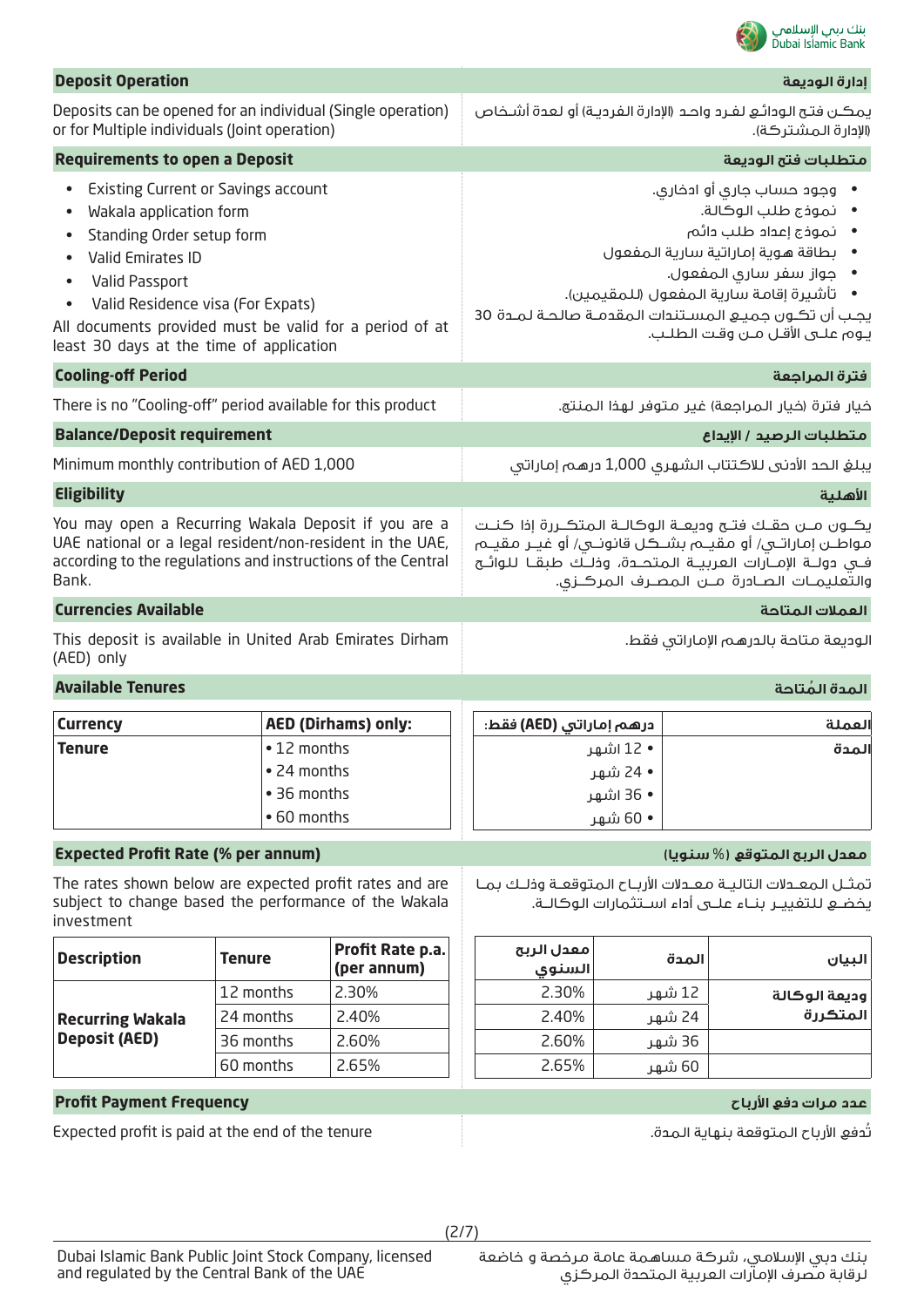

### **• التوضيح :Illustration•**

| <b>Calculation Methodology</b> | طريقة الحساب       |
|--------------------------------|--------------------|
|                                | Dubai Islamic Bank |

| Monthly contribution (AED)                                                                                                                                                                                                                                                                                                                                     | 2,000           | 2000         | مبلغ الاستثمار (بالدرهم الإماراتي)                                                                                                                                                                                                                                                                                                                   |
|----------------------------------------------------------------------------------------------------------------------------------------------------------------------------------------------------------------------------------------------------------------------------------------------------------------------------------------------------------------|-----------------|--------------|------------------------------------------------------------------------------------------------------------------------------------------------------------------------------------------------------------------------------------------------------------------------------------------------------------------------------------------------------|
| Tenure (No. of days)                                                                                                                                                                                                                                                                                                                                           | 365 (12 months) | 365 (12 شهر) | المدة (عدد الأيام)                                                                                                                                                                                                                                                                                                                                   |
| Expected Profit Rate (%, per annum)                                                                                                                                                                                                                                                                                                                            | 1%              | 1%           | معدل الربح المتوقع (النسبة المئوية في السنة)                                                                                                                                                                                                                                                                                                         |
| Profit Payout (AED, on maturity)                                                                                                                                                                                                                                                                                                                               | 128             | 128          | صرف الأرباح (بالدرهم الإماراتي عند الاستحقاق)                                                                                                                                                                                                                                                                                                        |
| • Calculation Methodology:                                                                                                                                                                                                                                                                                                                                     |                 |              | • طريقة الحساب:                                                                                                                                                                                                                                                                                                                                      |
| Sum of total monthly profit = (Month 1 profit + Month 2<br>profit + Month 3 profit  + Month 12 profit)                                                                                                                                                                                                                                                         |                 |              | الشـــهر الثانـــي + أربـــاح الـشـــهر الثالـــث ----- + أربــاح الـشـــهر<br>الثانـــى عشـــر)                                                                                                                                                                                                                                                     |
| Monthly Profit = (Total Contribution Amount till date *<br>Expected Profit Rate / 365 (No. of days in the year, 366 in<br>case of a leap year) * No. of days in the month)                                                                                                                                                                                     |                 |              | الربـِـع الشــهرى = (إجمالــى الـمســاهـمات الشــهرية حتــى الـيـوم<br>× معـدل الربــَة المتوقــع ÷ 365 يــوم فــى الـســنة و366 يــوم<br>للسـنة الكبيسـة) × عـدد أيـام الشـهر)                                                                                                                                                                      |
| <b>Auto Renewal of Deposit</b>                                                                                                                                                                                                                                                                                                                                 |                 |              | التجديد التلقائي للوديعة                                                                                                                                                                                                                                                                                                                             |
| You can instruct bank to auto-renew your deposit for the<br>same tenure at the prevalent expected profit rate upon<br>maturity of this deposit                                                                                                                                                                                                                 |                 |              | يمكنك توجيه البنك بتجديد وديعتك تلقائيًا لنفس المدة<br>حسب معـدل الأربـاح المتوقـع السـائد عنـد اسـتحقاق هــذه<br>الوديعـة.                                                                                                                                                                                                                          |
| You can chose between the following maturity instructions:<br>Reinvest profit plus principal for another period<br>$\bullet$                                                                                                                                                                                                                                   |                 |              | يمكنـك أيضـا الاختيـار مــن بيــن تعليمــات التاليــة عنــد<br>الاستحقاق:                                                                                                                                                                                                                                                                            |
| Reinvest principal for another period<br>Close deposit                                                                                                                                                                                                                                                                                                         |                 |              | • إعــادة اســتثمار الربــح بالإضافــة إلـــى الـمبـلــــفي الأساســــى<br>لمــدة أخــري.                                                                                                                                                                                                                                                            |
|                                                                                                                                                                                                                                                                                                                                                                |                 |              | • إعادة استثمار المبلغ الأساسى لمدة أخرى.<br>• إغلاق الوديعة                                                                                                                                                                                                                                                                                         |
| Booking channels - Where to apply for this product                                                                                                                                                                                                                                                                                                             |                 |              | قنوات الحجز - أين يمكن تقديم طلب للحصول على المنتج؟                                                                                                                                                                                                                                                                                                  |
| Available through:                                                                                                                                                                                                                                                                                                                                             |                 |              | متوفر من خلال                                                                                                                                                                                                                                                                                                                                        |
|                                                                                                                                                                                                                                                                                                                                                                |                 |              |                                                                                                                                                                                                                                                                                                                                                      |
| <b>Branch</b><br>$\bullet$                                                                                                                                                                                                                                                                                                                                     |                 |              | • من خلال أي فرع                                                                                                                                                                                                                                                                                                                                     |
| Wealth Management Centre<br>$\bullet$                                                                                                                                                                                                                                                                                                                          |                 |              | • من مركز إدارة الثروة                                                                                                                                                                                                                                                                                                                               |
| <b>Closure of Deposit</b>                                                                                                                                                                                                                                                                                                                                      |                 |              | إغلاق الوديعة                                                                                                                                                                                                                                                                                                                                        |
| . You can redeem / liquidate your deposit at any time<br>through Online / Mobile Banking or by visiting any DIB<br>branch                                                                                                                                                                                                                                      |                 |              | يمكنــك اســترداد/تصفية وديعتــك فــي أي وقــت عبــر<br>الخدمــات البنكيـــة علــــى شـــبكة الإنترنّت/عبــر الهاتــف<br>المتحــرك أو بزيــارة أي فــرع مـــن فــروع بنــك دبــي                                                                                                                                                                     |
| . If the deposit is closed before maturity (completion of<br>the deposit tenure), the expected profit (if any) shall be                                                                                                                                                                                                                                        |                 |              | الإسلامى.<br>في حـال إغـلاق الـوديعـة قبـل اسـتحقاقها (أي وقـت انتهاء                                                                                                                                                                                                                                                                                |
| reduced                                                                                                                                                                                                                                                                                                                                                        |                 |              | فتـرة الوديعـة) فســتنخفض الأربـاح المتوقعـة (إن وجـدت).                                                                                                                                                                                                                                                                                             |
| <b>Premature Liquidation</b><br>In the case of Premature Liquidation of the deposit, the<br>Wakala investment is affected. Hence, in this scenario, the<br>expected profit (if any) shall be reduced. The following<br>methodology is used to pay the expected profit (if any) on<br>a deposit broken before completion of the tenure:                         |                 |              | التصفية المبكرة<br>فى حالـة التصفيـة الـمبكـرة للـوديعـة، فسـوف يتأثـر الاسـتثمار<br>بالوكالــة بـذلــك. بنــاء علـــى ذلــك، فســـوف ينـخفــض الربــح<br>المتوقع (إن وجد) في هـذه الحالـة. تُسـتخدم الطريقـة التاليـة<br>لدفع الأرباح المتوقعة (إن وجدت) "علـى كسـر الوديعـة" قبـل<br>اكتمال المدة:                                                 |
| • At the time of premature withdrawal of deposit, the<br>difference in profit rate (on that deposit based<br>on rates applicable to original tenor and the rates<br>applicable to broken deposit for the relevant period)<br>is recovered from the Muwakkil. The net amount to<br>paid to the Muwakkil is as per the rates applicable to<br>the broken deposit |                 |              | ● فى وقت السحب المبكر للوديعة، يتم استرداد الفارق<br>في معدل الأرباح (علـى تلـك الوديعـة بناء علـى المعدلات<br>المطبقة علـى المـدة الأصليـة والمعـدلات المعمـول بهـا<br>بالنسـبة للوديعـة المكسـورة عـن المـدة ذات الصلـة)<br>مـن المـوكل. يُحتسـب المبلـغ الصافـى المزمـع دفعـه<br>إلـى المـوكل حسـب المعـدلات المطبقـة علـى الوديعـة<br>المكسـورة. |
| <b>Profit Paid:</b><br>Liquidation within 30 days: 0% of declared profit<br>$\bullet$                                                                                                                                                                                                                                                                          |                 |              | الأرباح المدفوعة:<br>•    التصفية خلال 30 يوم: %0 من الأرباح المعلنة.                                                                                                                                                                                                                                                                                |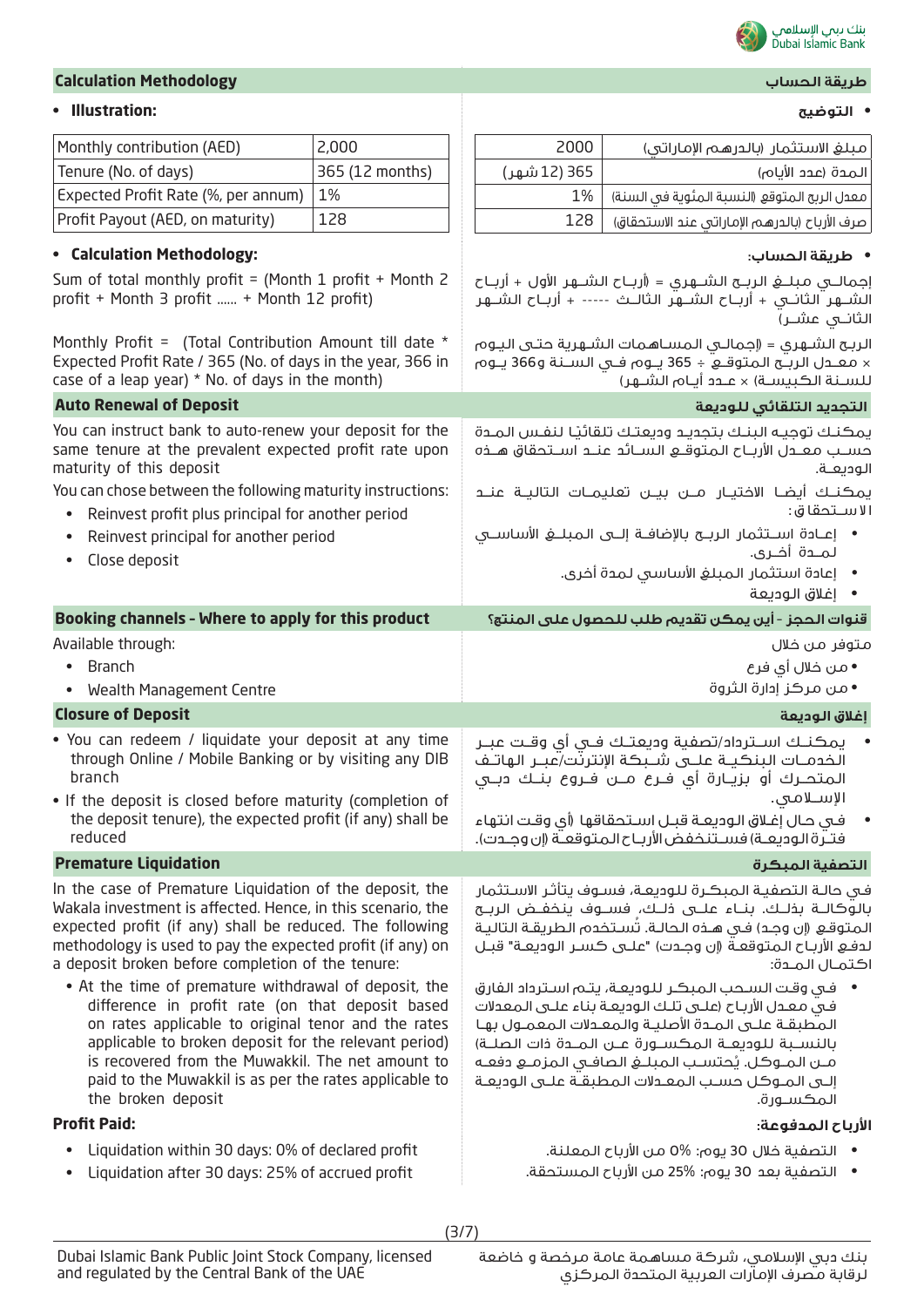

## **الشرح: :Illustration**

| Monthly contribution (AED)          | 2,000          |
|-------------------------------------|----------------|
| Tenure (No. of months)              | 12             |
| Expected Profit Rate (%, per annum) | 1%             |
| Liquidation period (No. of days)    | 180 (6 months) |
| Profit Payout (AED, on liquidation) | q              |

# **ُط ُ رق الحساب المتبعة )موضحة أعاله(: :(illustration above the for (Methodology Calculation**

Sum of total accrued monthly profit till Liquidation period \* 25%

- Customer acknowledges and agrees that his/ her funds will be invested based on unrestricted Wakala. The Customer undertakes to adhere to and comply with the Principles of Sharia at all times during the term of the Wakala Agreement
- Profit rate quoted at the time of booking is indicative and subject to change based on the performance of the investment
- Customer shall bear all the risks associated with (i) The Investment (which shall include, for the avoidance of doubt, the risk of the partial or total loss of the Investment Amount); and (ii) All acts of the Bank as agent for the Customer except those risks resulting from the Bank's willful misconduct or gross negligence or breach of its obligations under the Wakala Agreement. The Bank shall not be liable or responsible to the Customer for any risks or actual losses in relation to the Investment (including its performance) except those risks and actual losses (not to include any opportunity costs or funding costs) resulting from the Bank's willful misconduct or gross negligence or breach of its obligation under the Wakala Agreement.
- Governing law and Jurisdiction of Court: the terms and conditions of this product shall be governed by the federal laws of the UAE as applied by the competent court of the UAE to the extent they are not in conflict with the principles of Sharia.

Detailed Terms & Conditions are available on the website at the following link: https://www.dib.ae/terms-andconditions

The Bank reserves the right to change the Terms & Conditions later, with a 60-days notice

## **التحذيرات/العواقب القانونية Consequences Legal /Warnings**

- Non-compliance with the Bank's Terms & Conditions can lead to account closure
- In addition to the risks mentioned under product structure:

| مبلغ الاستثمار (بالدرهم الإماراتي)                |
|---------------------------------------------------|
| المدة (عدد شهر)                                   |
| معدل الربح المتوقع (النسبة المئوية في<br>ا السنة) |
| مدة التصفية (عدد الأيام)                          |
| صرف الأرباح (بالدرهم الإماراتي عند الاستحقاق)     |
|                                                   |

إجمالـي مبلــغ الأربــاح الـمدفـوع شــهريا حتـي فتـرة الـتصفيـة  $25\% \times$ 

لـن تُدفـع أي أربـاح فـي حـال كانـت مـدة التصفيـة أقـل مـن No profit is paid if the "Liquidation period" is <= 30 days 30 يــوم.

# **الشروط واألحكام الرئيسية Conditions & Terms Key**

- يقــر المتعامــل ويوافــق علــى أن أموالــه ستســتثمر بنـاء علـى وكالـة غيـر مقيـدة، ويتعهـد المتعامـل مـن جانبــه بالتقيــد واالمتثــال بأحــكام الشــريعة اإلســامية فــي جميــع األوقــات طــوال مــدة اتفاقيــة الوكالــة.
- يعــد معــدل األربــاح المبيــن فــي وقــت الحجــز معــدل استرشـادي فقـط والـذي يخضـع للتغييـر بنـاء علـى أداء االســتثمار.
- يلتــزم المتعامــل بتحمــل كافــة المخاطــر المصاحبــة لمــا يلــي: )1( االســتثمار )والتــي تشــمل مــن بــاب تجنــب الشــكوك مــا يلــي: مخاطــر الخســارة الكليــة أو الجزئيــة لمبلــغ االســتثمار( و)2( جميــع تصرفــات البنــك بصفتــه وكيــل للعميــل باســتثناء المخاطــر عــن ســوء التصــرف المتعمــد أو اإلهمــال الجســيم مــن جانــب البنــك أو إخاللــه بالتزاماتـه المترتبـة بموجـب اتفاقيـة الوكالـة. لـن يتحمـل البنــك أي مســئولية قبــل المتعامــل عــن أي مخاطــر أو خسـائر فعليـة فيمـا يتعلـق بالاسـتثمار (بمـا في ذلـك الأداء) باسـتثناء المخاطـر أو الخسـائر الفعليـة )بمـا ال يشـمل أي تكاليـف للفـرص أو تكاليـف تمويليـة) الـتى تنشـأ عن سـوء التصـرف المتعمـد أو اإلهمـال الجسـيم مـن جانـب البنـك أو إخاللــه بالتزاماتــه المترتبــة بموجــب اتفاقيــة الوكالــة.
- القانــون واجــب التطبيــق واالختصــاص القضائــي: تحكــم القوانيـن االتحاديـة لدولـة اإلمـارات العربيـة المتحـدة شـروط وأحــكام هــذا المنتــج حســب المعمــول بــه مــن جانــب المحكمــة المختصــة فــي دولــة اإلمــارات العربيــة المتحــدة ودون تعــارض مــن أحــكام الشــريعة اإلســامية.

الشـروط واألحـكام المفصلـة متاحـة علـى الموقـع اإللكترونـي .http://www.dib.ae/terms-and-conditions :التالـي

يحتفـظ البنـك بالحـق فـي تغييـر الشـروط واألحـكام فيمـا بعـد بموجـب إخطـار مدتـه 60 يـوم.

- قـد يترتـب علـى عـدم االمتثـال لشـروط وأحـكام البنـك إغــاق الحســاب.
- باإلضافـة إلـى المخاطـر المذكـورة ضمـن فقـرة هيـكل المنتــج: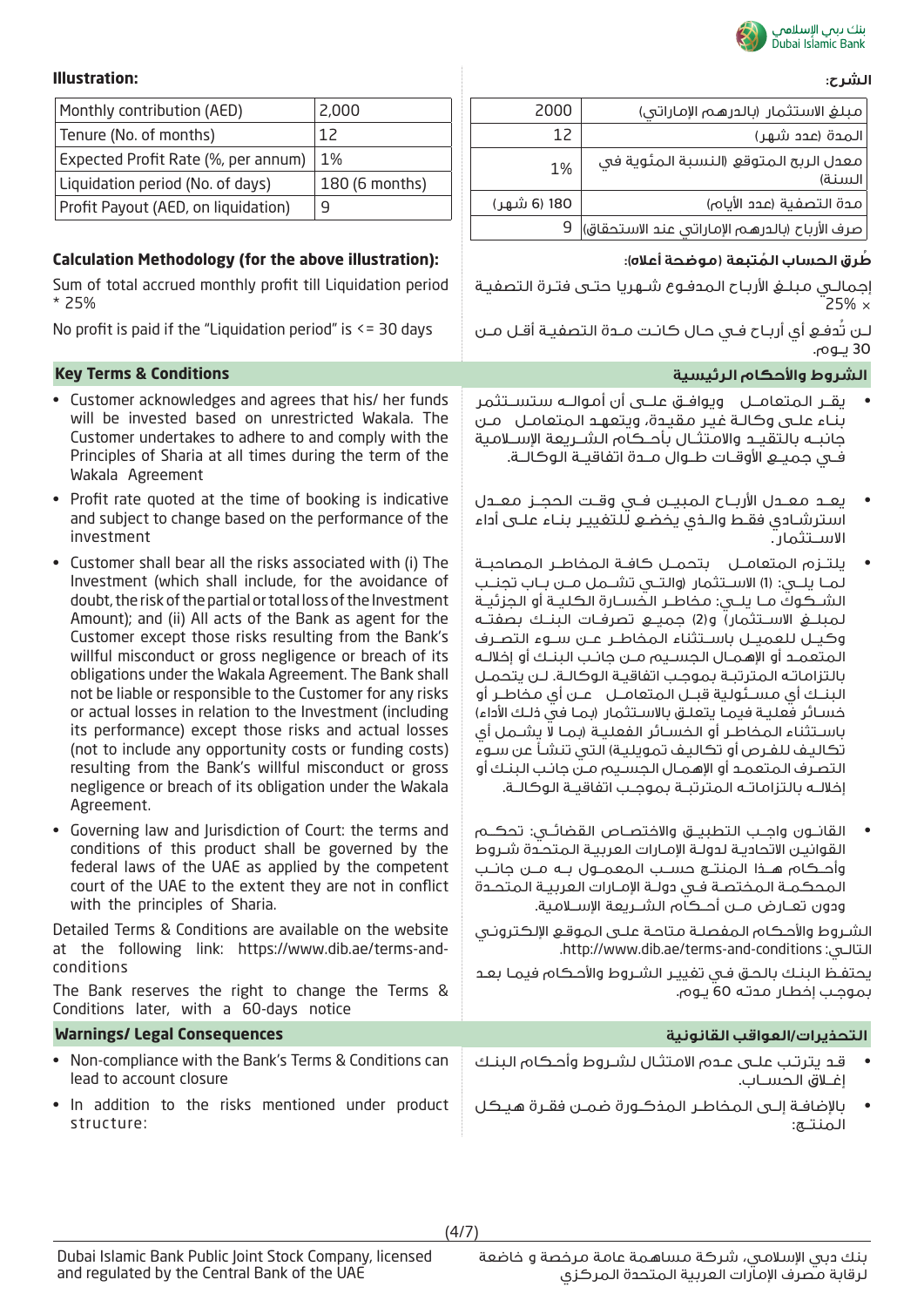

| o In the event (on an Investment Maturity Date) the<br>Investment Profit exceeds the Anticipated Profit,<br>the Bank shall be entitled to retain any such excess<br>amount as a Performance Incentive                                                                                                                                                                                                                                                                                                                                                                                                                                                                                                                                                                                                                                                                                                                            | ٥   فـى حـال تجـاوزت أربـاح الاسـتثمار  (فـى تاريـخ اسـتحقاق<br>الاستثمار) الربح المتوقع، فعندئذ يحتق للبنك الإبقاء<br>حســـن الأداء.                                                                                                                                                                                                                                                                                                                                                                                                                                                                                                                                                                                                                                                                                                                                                                                                                               |
|----------------------------------------------------------------------------------------------------------------------------------------------------------------------------------------------------------------------------------------------------------------------------------------------------------------------------------------------------------------------------------------------------------------------------------------------------------------------------------------------------------------------------------------------------------------------------------------------------------------------------------------------------------------------------------------------------------------------------------------------------------------------------------------------------------------------------------------------------------------------------------------------------------------------------------|---------------------------------------------------------------------------------------------------------------------------------------------------------------------------------------------------------------------------------------------------------------------------------------------------------------------------------------------------------------------------------------------------------------------------------------------------------------------------------------------------------------------------------------------------------------------------------------------------------------------------------------------------------------------------------------------------------------------------------------------------------------------------------------------------------------------------------------------------------------------------------------------------------------------------------------------------------------------|
| o In the event the Profit generated by the Investment is<br>lower than the Expected Profit thereon, the Customer<br>will only be entitled to receive the actual profit<br>generated by the Investment (if any)                                                                                                                                                                                                                                                                                                                                                                                                                                                                                                                                                                                                                                                                                                                   | 0   فــى حــال كانــت الأربــاح الـمحققــة عــن طريــق الاســتثمار<br>أقـلّ مــن الأربــاح المتوقعــة منــه، فعندتـُـذ يحــق للعميــل<br>فقط الحصـول علــى الأربــاح الفعليــة الـمحققــة مــن خــلال<br>الاســتثمار (إن وجــدت).                                                                                                                                                                                                                                                                                                                                                                                                                                                                                                                                                                                                                                                                                                                                   |
| o If the Customer requests liquidation or termination<br>of the Investment prior to the relevant Investment<br>Maturity Date, the Bank may liquidate or terminate<br>the Investment and in such circumstances the Bank<br>shall be entitled, in addition to the Wakala fee, a<br>Performance Incentive (out of actual realized Wakala<br>Profit) calculated in accordance with terms set out in<br>the Wakala Deposit Form                                                                                                                                                                                                                                                                                                                                                                                                                                                                                                       | 0   إذا طلــب الـمتعامــل    تصفيــة الاســتثمار أو إنهــاءه قبــل<br>تاريخ استحقاق الاستثمار ذى الصلة فعندئذ يجوز للبنك<br>تصفية أو إنهاء الاستثمار، وفـَّى هـذه الحالـة يحـق لـلبنـك<br>الحصــول علـــى حافــز الأداء (بالإضّافــة إلـــى أتعــاب الـوكالــة)<br>مـن أربـاح الوكالـة المحققـة فعليـا والـذى يحسـب وفقـا<br>للشروط المنصوص عليها فى نمـوذج وديعـة الوكالـة.                                                                                                                                                                                                                                                                                                                                                                                                                                                                                                                                                                                        |
| <b>Fees &amp; Charges</b>                                                                                                                                                                                                                                                                                                                                                                                                                                                                                                                                                                                                                                                                                                                                                                                                                                                                                                        | الأتعاب والرسوم                                                                                                                                                                                                                                                                                                                                                                                                                                                                                                                                                                                                                                                                                                                                                                                                                                                                                                                                                     |
| Available on the Bank's website at the following link:<br>https://www.dib.ae/schedule-of-charges                                                                                                                                                                                                                                                                                                                                                                                                                                                                                                                                                                                                                                                                                                                                                                                                                                 | تفاصيل الأتعاب والرسوم متاحة علىى الموقع الإلكترونى<br>لتالۍ:                                                                                                                                                                                                                                                                                                                                                                                                                                                                                                                                                                                                                                                                                                                                                                                                                                                                                                       |
|                                                                                                                                                                                                                                                                                                                                                                                                                                                                                                                                                                                                                                                                                                                                                                                                                                                                                                                                  | https://www.dib.ae/schedule -of-charges                                                                                                                                                                                                                                                                                                                                                                                                                                                                                                                                                                                                                                                                                                                                                                                                                                                                                                                             |
| <b>Historical Profit Rates</b>                                                                                                                                                                                                                                                                                                                                                                                                                                                                                                                                                                                                                                                                                                                                                                                                                                                                                                   | معدلات الأرباح التاريخية                                                                                                                                                                                                                                                                                                                                                                                                                                                                                                                                                                                                                                                                                                                                                                                                                                                                                                                                            |
| DIB cannot provide you with a fixed profit rate; however,<br>historical profit rates are available through the sales staff<br>at any DIB branch                                                                                                                                                                                                                                                                                                                                                                                                                                                                                                                                                                                                                                                                                                                                                                                  | ۱ يمكــن لـبـنــك دبــى الإســلامــى تقديــم مـعــدل أربــاح ثابــت، مـــع<br>؛لـك تتوفـر معـدلات تاريخيـة للأربـاح لـدى مـوظفـى الـمبيعـات<br>فـي أي فـرع مــن فـروع الـبنــك.                                                                                                                                                                                                                                                                                                                                                                                                                                                                                                                                                                                                                                                                                                                                                                                     |
| <b>Dormancy &amp; Unclaimed Balances</b>                                                                                                                                                                                                                                                                                                                                                                                                                                                                                                                                                                                                                                                                                                                                                                                                                                                                                         | الحسابات الخامدة والأرصدة غير المطالب بها                                                                                                                                                                                                                                                                                                                                                                                                                                                                                                                                                                                                                                                                                                                                                                                                                                                                                                                           |
| • For the accounts that are classified as "Dormant", at<br>3 years plus 3 months (after sending notification to<br>the Customer) from the date of the last transaction<br>(financial or non-financial), account balance shall be<br>placed under "Dormant Account Ledger" category at the<br>Bank. Moreover, Customer's address shall be considered<br>as unknown if the Customer did not respond to the<br>Bank's notification by making a transactional action<br>within 3 months of the notification<br>• For the accounts that are classified as "Dormant", at 5<br>years from the date of the last transaction (financial or<br>non-financial), account balance shall be transferred to<br>the "Unclaimed Balances Account - Dormant Accounts"<br>held with the Central Bank of the UAE. Due charges (if<br>any) shall be deducted prior to transferring net amount<br>of a dormant account to the Central Bank of the UAE. | بالنسـبة للحسـابات المصنفـة علــى أنهـا  "خامــدة"، فبعـد<br>مـرور 3 سـنوات و3 أشــهر مــن تاريــخ آخـر معاملــة (ماليــة<br>أو غيـر ماليـة) (وبعـد إرسـال الإخطـار بـذلـك إلــى الـمتعامـل)<br>يجب وضع رصيـد الحسـاب تحـت فئـة "سـجل الحسـابات<br>الخامـدة" لـدى البنـك. عـلاوة علــى ذلـك، سـيعتبر عنـوان<br>المتعامـل غيـر معـروف لـدى البنـك فـى حـال عـدم رده<br>علــــى إخطــار الـبنـــك بخصـــوص إجـــراء أي مـعامـلـــة خــلال 3<br>أشـــهر مـــن تاريـــــخ الإخطـــار.<br>بالنسـبة للحسـابات المصنفـة علــى أنهـا "خامــدة"، فبعـد<br>مـــرور 5 ســـنـوات مـــن تاريـــخ آخـــر مـعامـلـــة (مـالـيــة أو غيـــر<br>ماليـة) يتــم تحويــل رصيــد الـحســاب إلـــى "حســاب الأرصــدة<br>غيـر المطالـب بهـا - الحسـابات الـفامــدة" لــدى المصـرف<br>المركـزى لدولــة الإمــارات العربيــة المتحــدة. كمــا تخصــم<br>الرسوم المستحقة (إن وجدت) قبل تحويل صافى مبلغ<br>الحسـاب الخامـد إلــى الـمصـرف الـمركــزى لـدولــة الإمــارات<br>العربيـة المتحـدة. |
| <b>Registering a Complaint</b>                                                                                                                                                                                                                                                                                                                                                                                                                                                                                                                                                                                                                                                                                                                                                                                                                                                                                                   | تسجيل شكوى                                                                                                                                                                                                                                                                                                                                                                                                                                                                                                                                                                                                                                                                                                                                                                                                                                                                                                                                                          |
| How to complain to us?                                                                                                                                                                                                                                                                                                                                                                                                                                                                                                                                                                                                                                                                                                                                                                                                                                                                                                           | ڪيفية تقديم شڪوي؟                                                                                                                                                                                                                                                                                                                                                                                                                                                                                                                                                                                                                                                                                                                                                                                                                                                                                                                                                   |
| Any branch<br>$\bullet$<br>If assigned to your bank account, your dedicated<br>relationship<br>manager<br>Phone Banking (+971 4 609 2222)<br>Internet and Mobile Banking<br>$\bullet$<br>E-mail: Contactus@dib.ae<br>Our Website Complaint Form<br>By post: Complaints Management Unit, Dubai Islamic<br>$\bullet$<br>Bank, PO Box 1080, Dubai, UAE.                                                                                                                                                                                                                                                                                                                                                                                                                                                                                                                                                                             | • أي فرع<br>•     مديــر علاقاتكـــم الـمخصــص إذا تـــم تعيينـــه لـحســـابكــم<br>المصرفى<br>• الخدمات المصرفية عبر الهاتف (2222 609 4 971+)<br>الإنترنت والخدمات المصرفية للهاتف المتحرك<br>• البريد الإلكتروني: Contactus@dib.ae<br>• نموذج شكوى عبر الموقع الالكتروني الخاص بنا<br>الإسلامي، ص.ب: 1080، دبـى، الإمـارات العربيـة المتحـدة.                                                                                                                                                                                                                                                                                                                                                                                                                                                                                                                                                                                                                     |

(5/7)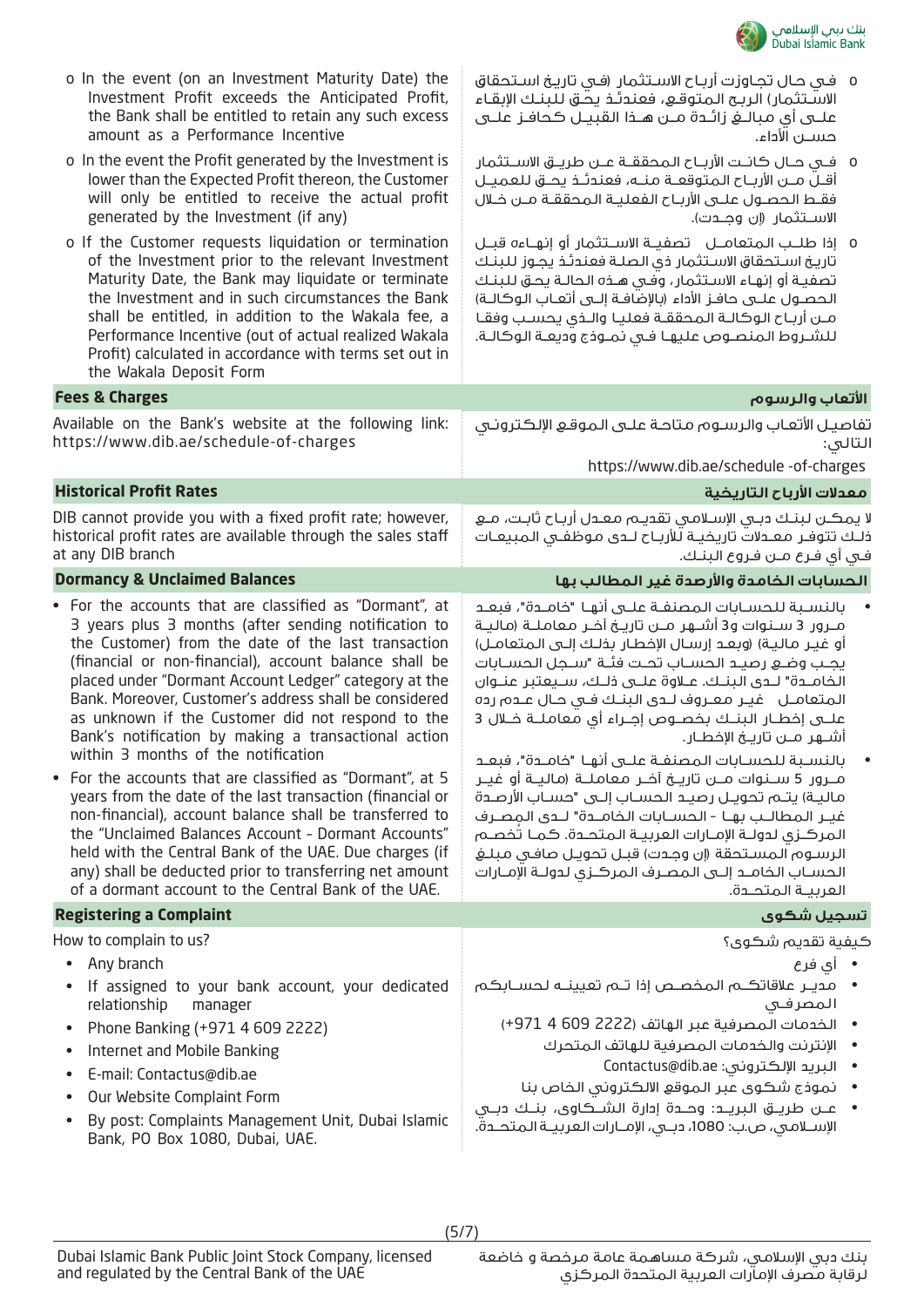

| We will acknowledge your complaint within 2 business<br>days and strive to respond to your complaint within an<br>estimated average of 5 business days                                                                                                                                                                                                                                                                                                                                                                                                                | ســوف نتلقــى الشــكاوى الخاصــة بكــم فــى غضــون يومـــى<br>عمـل وسنسـعـى جاهديـن لـلـرد علــى شـكـوآكـم فـى غضـون<br>5 أيـام عمـل فـى المتوسـط                                                                                                                                                                                                                                                                                                                                                                                                                                                          |
|-----------------------------------------------------------------------------------------------------------------------------------------------------------------------------------------------------------------------------------------------------------------------------------------------------------------------------------------------------------------------------------------------------------------------------------------------------------------------------------------------------------------------------------------------------------------------|------------------------------------------------------------------------------------------------------------------------------------------------------------------------------------------------------------------------------------------------------------------------------------------------------------------------------------------------------------------------------------------------------------------------------------------------------------------------------------------------------------------------------------------------------------------------------------------------------------|
| <b>Updating your Personal Details</b>                                                                                                                                                                                                                                                                                                                                                                                                                                                                                                                                 | تحديث بياناتك الشخصية                                                                                                                                                                                                                                                                                                                                                                                                                                                                                                                                                                                      |
| In order to ensure that there is no interruption in the<br>services being provided by the Bank, it is your responsibility<br>to ensure that your Personal Details in the Bank's records<br>are always updated such as contact information, address,<br>identification<br>documents,<br>visa/residency<br>renewals<br>along with other related documents. The update of such<br>information can be done by visiting a DIB branch or through<br>Online/Mobile Banking.                                                                                                  | يجب عليك ضمـان التحديـث الدائـم لبياناتـك الشـخصية<br>المســجلة فــى ســجلات البنــك مــن بيانــات اتصــال وعنــوان<br>ومســـتندات ثبوتيـــة وتجديـــدات للـتأشـــيرة/الإقامـة مـــع<br>المسـتندات الأخــري ذات الصلــة، وذلــك لضمــان تواصــل<br>الخدمــات التـــى يقدمـهـــا الـبنـــك لـــك دون انقطــاع. يمكـــن<br>تحديــث تلــك الـمعلومــات بزيــارة أي فــرع مـــن فــروع بنــك<br>دبـــى الإســـلامــى أو عبـــر الـــــــدمـــات الـــمــــرىفيـــة عـلــــى شــــبــكــة<br>الإنترنت/علــــي الـهاتــف الـمتحـــرك.                                                                            |
| <b>Product Comparisons/Alternatives</b>                                                                                                                                                                                                                                                                                                                                                                                                                                                                                                                               | المنتجات المقارنة/بدائل المنتج                                                                                                                                                                                                                                                                                                                                                                                                                                                                                                                                                                             |
| This product is comparable to the following deposit<br>products. For more details on the below products please<br>refer to the Key Fact statement of the products on the DIB<br>website.                                                                                                                                                                                                                                                                                                                                                                              | يمكــن مقارئــة هـــذا المنتـــج بمنتجــات الـودائـــع التاليــة،<br>ولمزيد مـن التفاصيل بخصوص المنتجات المذكـورة أدنـاه<br>فيرجى الرجوع إلـى بيـان الحقائـق الأساسـية الخاصـة بتلـك<br>المنتجات علـى الموقـع الإلكترونـى لبنـك دبـى الإسـلامـى.                                                                                                                                                                                                                                                                                                                                                           |
| Monthly Profit Payment Wakala Deposit<br>Retail Wakala Deposit<br>Advance Wakala Deposit<br>$\bullet$                                                                                                                                                                                                                                                                                                                                                                                                                                                                 | • وديعة الوكالة ذات الأرباح الشهرية.<br>• وديعة الوكالة للأفراد.                                                                                                                                                                                                                                                                                                                                                                                                                                                                                                                                           |
| <b>Customer Acknowledgement</b>                                                                                                                                                                                                                                                                                                                                                                                                                                                                                                                                       | إقرار المتعامل                                                                                                                                                                                                                                                                                                                                                                                                                                                                                                                                                                                             |
| I/We acknowledge the receipt of and understanding of this<br>Key Fact Statement. I/We also acknowledge that I/we have<br>an understanding of the product/service features, pricing,<br>benefits, risks, fees and Consumer's rights and obligations<br>as detailed in the Key Fact Statement. I/We acknowledge<br>and agree that the provision of any banking services which<br>shall be at DIB's discretion and subject to all applicable<br>terms and conditions of DIB Banking Services General<br>Terms and Conditions, which may be revised from time to<br>time. | أقر\نقـر باسـتلام وفهـم بيـان الحقائـق الأساسـية هـذا، كـمـا أقـر\<br>نقــر بأننـى\بأننــا قــد فهمت\فهمنــا مـيــزات الـمنتــج أو الـخدمــة،<br>وتسـعيرتها، ومزاياهـا ومخاطرهـا والرســوم المرتبطــة بهـا<br>وحقـوق المسـتهلك والتزاماتـه علـى النحـو الـوارد والمفصـل<br>فــى بيــان الـحقائــق الأساســـية. أقر\تقـــر وأوافق\نوافــق بــأن أي<br>خدمـة مصرفيـة يتـم تقديمهـا سـتكون وفقَـا لتقديـر بنـك دبـى<br>الإسلامي وتخضع لجميع الشـروط والأحـكام المعمـول بهـا<br>ضمـن الشـروط والأحـكام العامـة للخدمـات المصرفيـة لبنـك<br>دبـي الإســلامـي، والـتــي قــد يتــم تعديلـهــا مـــن وقـت لآخــر. |
| <b>Customer 1:</b>                                                                                                                                                                                                                                                                                                                                                                                                                                                                                                                                                    | المتعامل 1:                                                                                                                                                                                                                                                                                                                                                                                                                                                                                                                                                                                                |
| Date & Time                                                                                                                                                                                                                                                                                                                                                                                                                                                                                                                                                           | التاريخ والوقت                                                                                                                                                                                                                                                                                                                                                                                                                                                                                                                                                                                             |
| <b>Customer Name</b>                                                                                                                                                                                                                                                                                                                                                                                                                                                                                                                                                  | أسم المتعامل                                                                                                                                                                                                                                                                                                                                                                                                                                                                                                                                                                                               |
| <b>EID/Passport No</b>                                                                                                                                                                                                                                                                                                                                                                                                                                                                                                                                                | رقم بطاقة الهوية الإماراتية \ الحواز                                                                                                                                                                                                                                                                                                                                                                                                                                                                                                                                                                       |
| <b>Customer Signature</b>                                                                                                                                                                                                                                                                                                                                                                                                                                                                                                                                             | توقيع المتعامل                                                                                                                                                                                                                                                                                                                                                                                                                                                                                                                                                                                             |
| <b>Customer 2:</b>                                                                                                                                                                                                                                                                                                                                                                                                                                                                                                                                                    | المتعامل 2:                                                                                                                                                                                                                                                                                                                                                                                                                                                                                                                                                                                                |
| Date & Time                                                                                                                                                                                                                                                                                                                                                                                                                                                                                                                                                           | التاريخ والوقت                                                                                                                                                                                                                                                                                                                                                                                                                                                                                                                                                                                             |
| <b>Customer Name</b>                                                                                                                                                                                                                                                                                                                                                                                                                                                                                                                                                  | أسم المتعامل                                                                                                                                                                                                                                                                                                                                                                                                                                                                                                                                                                                               |
| <b>EID/Passport No</b>                                                                                                                                                                                                                                                                                                                                                                                                                                                                                                                                                | رقم بطاقة الهوية الإماراتية \ الجواز                                                                                                                                                                                                                                                                                                                                                                                                                                                                                                                                                                       |
| <b>Customer Signature</b>                                                                                                                                                                                                                                                                                                                                                                                                                                                                                                                                             | توقيع المتعامل                                                                                                                                                                                                                                                                                                                                                                                                                                                                                                                                                                                             |
| <b>Customer 3:</b>                                                                                                                                                                                                                                                                                                                                                                                                                                                                                                                                                    | المتعامل 3:                                                                                                                                                                                                                                                                                                                                                                                                                                                                                                                                                                                                |
| Date & Time                                                                                                                                                                                                                                                                                                                                                                                                                                                                                                                                                           | التاريخ والوقت                                                                                                                                                                                                                                                                                                                                                                                                                                                                                                                                                                                             |
| <b>Customer Name</b>                                                                                                                                                                                                                                                                                                                                                                                                                                                                                                                                                  | أسم المتعامل                                                                                                                                                                                                                                                                                                                                                                                                                                                                                                                                                                                               |
| EID/Passport No                                                                                                                                                                                                                                                                                                                                                                                                                                                                                                                                                       |                                                                                                                                                                                                                                                                                                                                                                                                                                                                                                                                                                                                            |
|                                                                                                                                                                                                                                                                                                                                                                                                                                                                                                                                                                       | رقم بطاقة الهوية الإماراتية \ الجواز                                                                                                                                                                                                                                                                                                                                                                                                                                                                                                                                                                       |